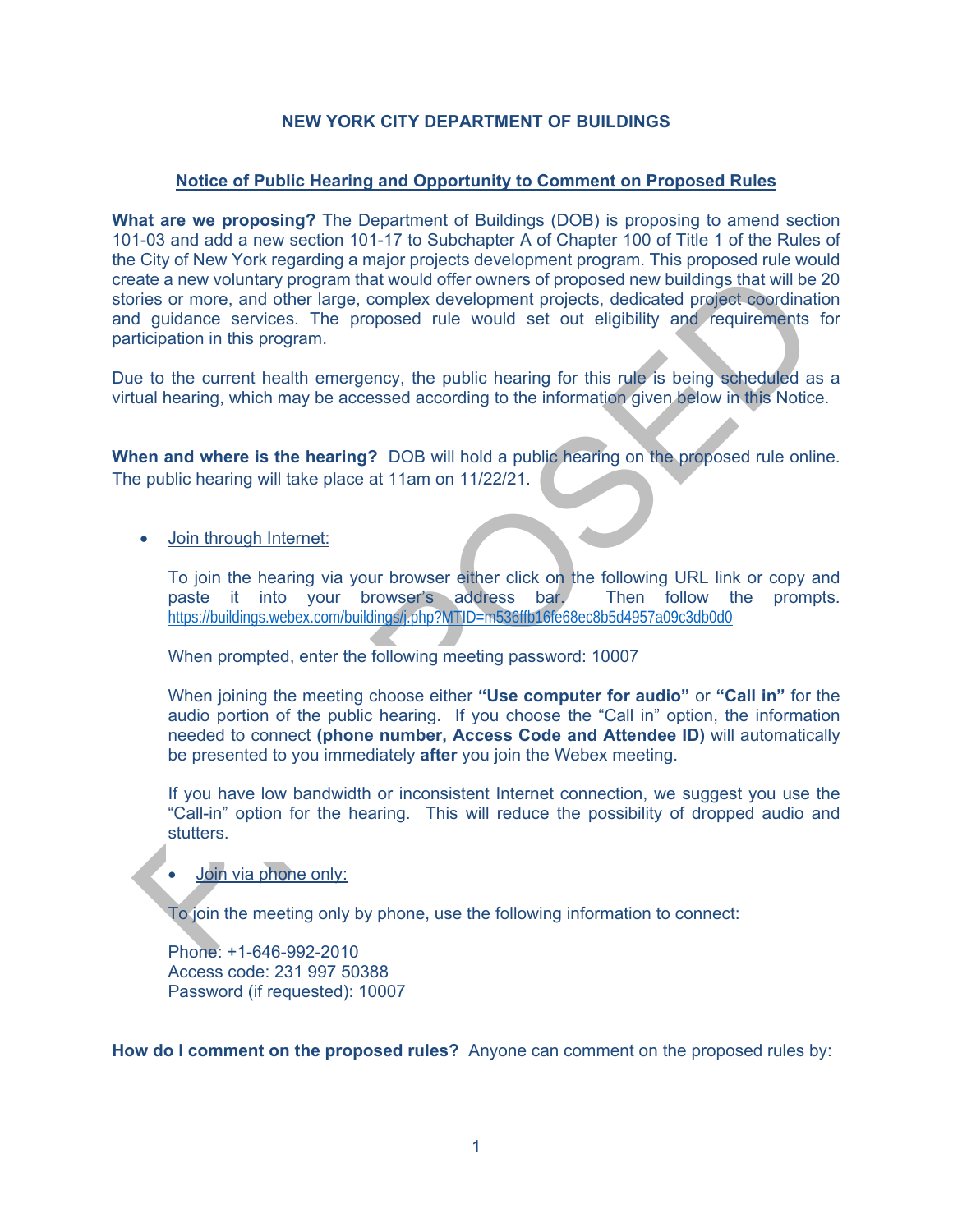- **Website.** You can submit comments to the DOB through the NYC rules website at http://rules.cityofnewyork.us.
- **Email.** You can email comments to dobrules@buildings.nyc.gov.
- **Mail.** You can mail comments to the New York City Department of Buildings, Office of the General Counsel, 280 Broadway, 7th floor, New York, NY 10007.
- **Fax.** You can fax comments to the New York City Department of Buildings, Office of the General Counsel, at 212-566-3843.
- Fax. You can fax comments to the New York City Department of Buildings. Office of the<br>
General Counsel, at 212-566-3643.<br>
 Speaking at the hearing must sign up to speak. You can sign up by equaling<br>
by containing provid **Speaking at the hearing.** Anyone who wants to comment on the proposed rule at the public hearing must sign up to speak. You can sign up by emailing dobrules@buildings.nyc.gov by 11/15/21 and including your name and affiliation. While you will be given the opportunity during the hearing to indicate that you would like to provide comments, we prefer that you sign up in advance. You can speak for up to three minutes.

#### **Is there a deadline to submit comments?** Yes, you must submit comments by 11/22/21.

**What if I need assistance to participate in the hearing?** You must tell the Office of the General Counsel if you need a reasonable accommodation of a disability at the hearing. You can tell us by email at dobrules@buildings.nyc.gov or by telephone at 212-393-2085. Advance notice is requested to allow sufficient time to arrange the accommodation. You must tell us by 11/8/21.

The following accessibility option(s) are available: Simultaneous transcription for people who are hearing impaired, and audio only access for those who are visually impaired.

**Can I review the comments made on the proposed rules?** You can review the comments made online on the proposed rules by going to the website at http://rules.cityofnewyork.us/. Copies of all comments submitted online, copies of all written comments and a summary of oral comments concerning the proposed rule will be available to the public at the Office of the General Counsel and may be requested by email at dobrules@buildings.nyc.gov.

**What authorizes DOB to make this rule?** Sections 643 and 1043 of the New York City Charter and Title 28 of the New York City Administrative Code, particularly sections 28-104.1, 28-105.5, and 28-112.1 and Article 118 of such Title, authorize DOB to make this proposed rule. This proposed rule was not included in DOB's regulatory agenda for this Fiscal Year because it was not contemplated when DOB published the agenda.

**Where can I find DOB's rules?** DOB's rules are in Title 1 of the Rules of the City of New York.

**What rules govern the rulemaking process?** DOB must meet the requirements of Section 1043 of the City Charter when creating or changing rules. This notice is made according to the requirements of Subdivision b of Section 1043 of the City Charter.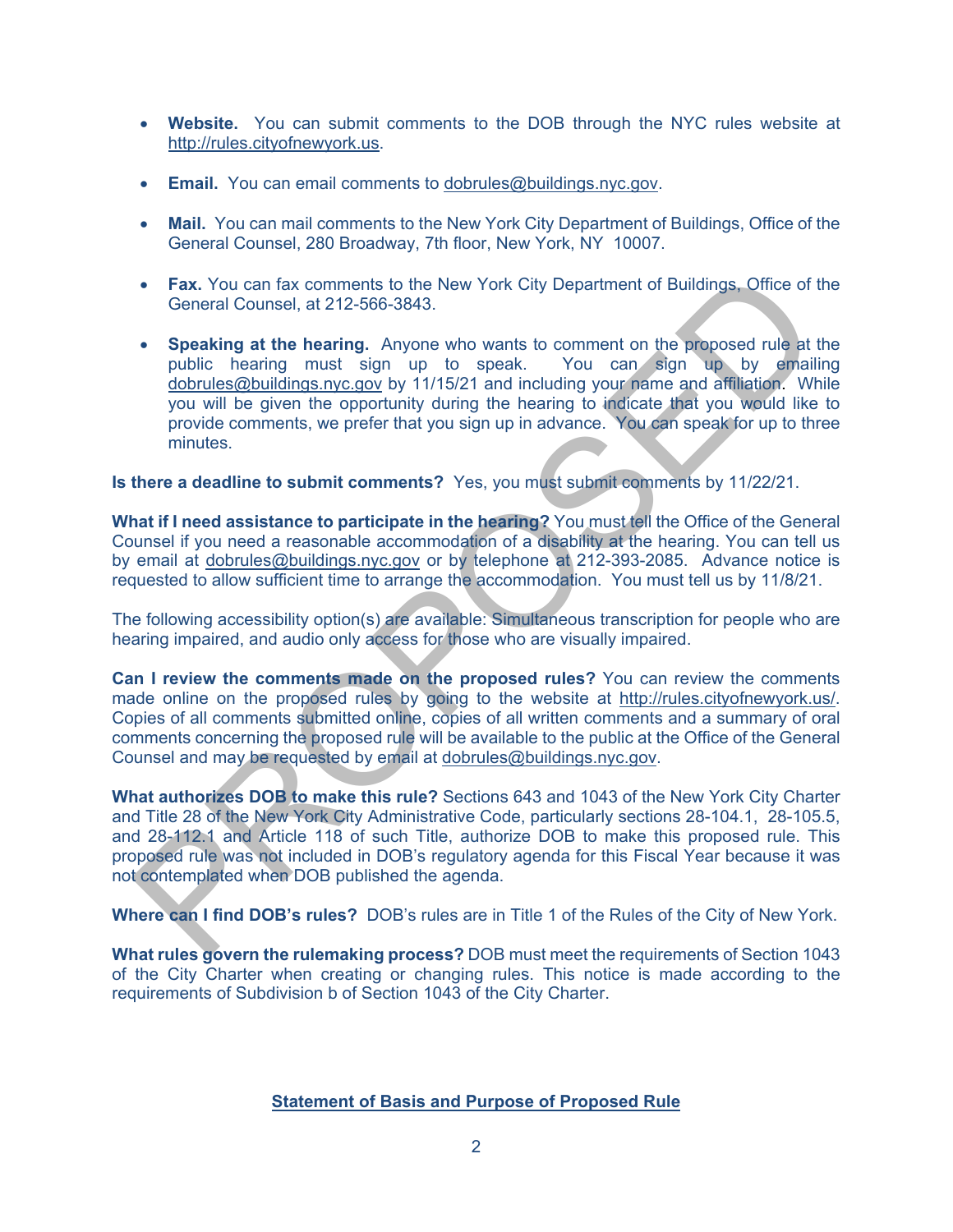This proposed rule would add a new Section 101-17 to Subchapter A of Chapter 100 of Title 1 of the Rules of the City of New York that would create a new voluntary major projects development program. The major projects development program would provide owners of proposed new buildings that will be 20 stories or more, and other large, complex development projects, with dedicated project coordination and guidance services in order to cause construction to be performed more efficiently and in a manner that promotes public safety. The proposed rule would set out eligibility and requirements for participation in this program.

to deligibility and requirements for participation in this program.<br>
to Department of Buildings proposes to promulgate rules that would establish this program in<br>
the to help large, complex development projects proceed in The Department of Buildings proposes to promulgate rules that would establish this program in order to help large, complex development projects proceed in an orderly and code compliant manner. By providing owners with dedicated project coordination and guidance services at an early stage, as well as continuing engagement throughout the major projects development, owners' applicants will be able to navigate the myriad of applicable laws, rules and regulations applicable to such projects, attain permits in the most efficient sequencing, and avoid or expeditiously address field violations that may arise during construction and which often create extensive delays due to the need to stop work. This coordination and guidance would reduce the impact of prolonged construction projects on the surrounding community. Facilitating code compliance would also minimize the economic impacts that sometimes befall complex construction projects and, more broadly, help revitalize the city, which was recently subject to substantial losses of jobs, revenue and economic vitality as a result of the COVID pandemic.

The guidance that the Department of Buildings would provide through this program would relate to (1) zoning and code compliance, (2) phasing of filings, permits, and occupancy, (3) construction, site safety, and public safety, and (4) the issuance of a Temporary Certificate of Occupancy and Final Certificate of Occupancy. This robust engagement process would support the entire project in an efficient and comprehensive manner.

The proposed rule would also amend section 101-03 to establish fees for the services associated with this major projects development program.

The Department of Buildings' authority to promulgate rules establishing this program is found in sections 643 and 1043 of the New York City Charter and Title 28 of the New York City Administrative Code, particularly sections 28-104.1 and 28-105.5 and Article 118 of such Title. Section 28-112.1 of the Administrative Code authorizes the imposition of fees for permits or other service or privilege regulated by this code.

New material is underlined. [Deleted material is in brackets.]

"Shall" and "must" denote mandatory requirements and may be used interchangeably in the rules of this department, unless otherwise specified or unless the context clearly indicates otherwise.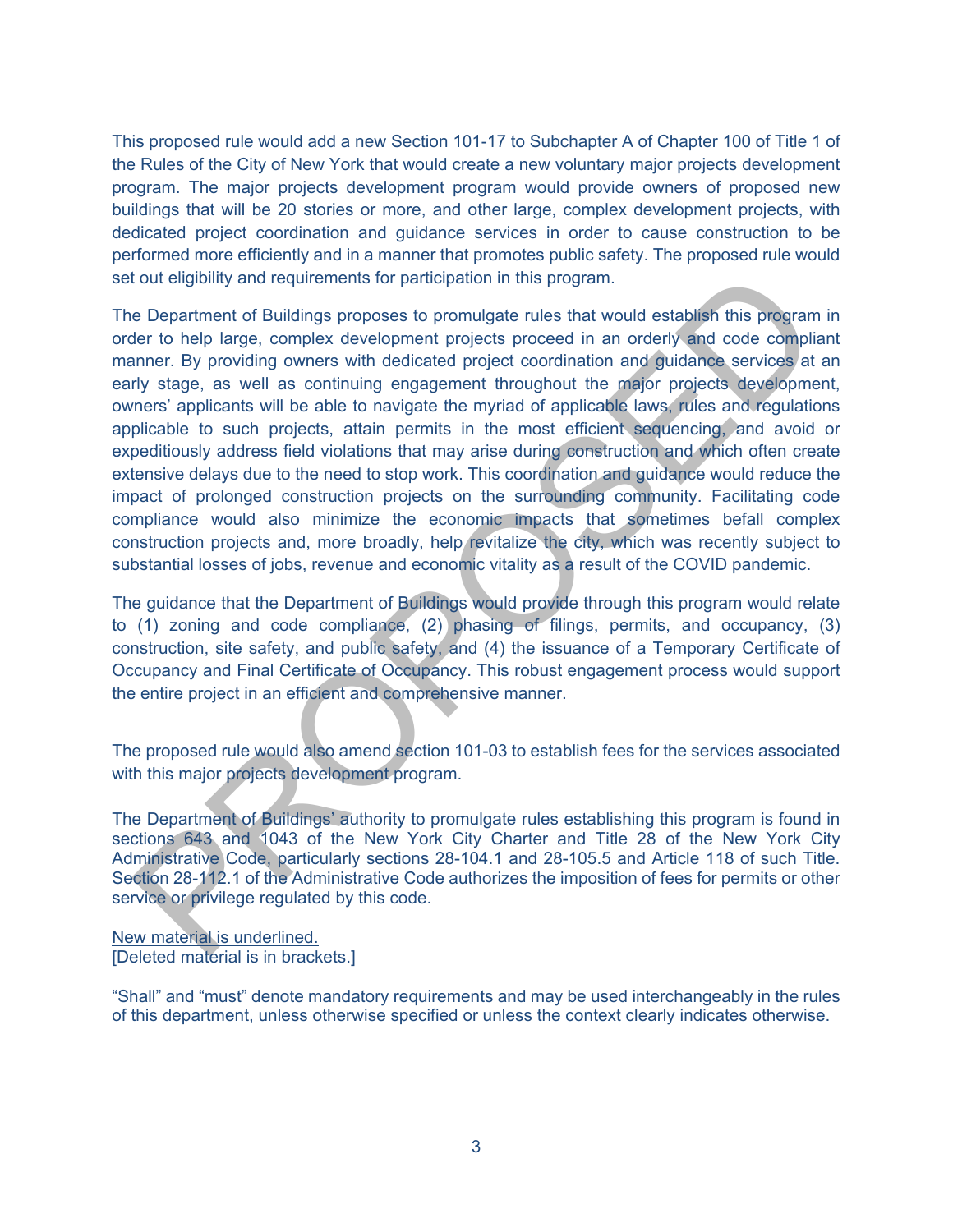Section 1. Section 101-03 of Subchapter A of Chapter 100 of Title 1 of the Rules of the City of New York is amended by adding the following entries at the end of the table set forth in that section:

| Consultations for a major project                    | \$50,000 |
|------------------------------------------------------|----------|
| development covered by the program set out           |          |
| in section 101-17 of these rules regarding all       |          |
| phases of construction including applications,       |          |
| permitting, and the issuance of a certificate of     |          |
| occupancy.                                           |          |
| Consultations for a major project                    | \$25,000 |
| development covered by the program set out           |          |
| in section 101-17 of these rules regarding all       |          |
| phases of construction including applications,       |          |
| permitting, and the issuance of a certificate of     |          |
| occupancy for a development that the New             |          |
| <b>York City Department of Housing</b>               |          |
| <b>Preservation and Development certifies is for</b> |          |
| the construction or rehabilitation of affordable     |          |
| housing and has received or, based on                |          |
| documentation deemed sufficient to the               |          |
| department, reasonably expects to receive (i)        |          |
| a conveyance of municipally owned property           |          |
| pursuant to Article 15 or 16 of the General          |          |
| Municipal Law, (ii) a loan, grant or tax             |          |
| exemption pursuant to the Private Housing            |          |
| <b>Finance Law or the General Municipal Law.</b>     |          |
| (iii) a tax exemption pursuant to Section 420-       |          |
| c of the Real Property Tax Law, (iv) a transfer      |          |
| pursuant to an in rem foreclosure judgment           |          |
| pursuant to section 11-412.1 of the code, or         |          |
| (v) funding for repairs pursuant to Section          |          |
| 778 of the Real Property Actions and                 |          |
| Proceedings Law.                                     |          |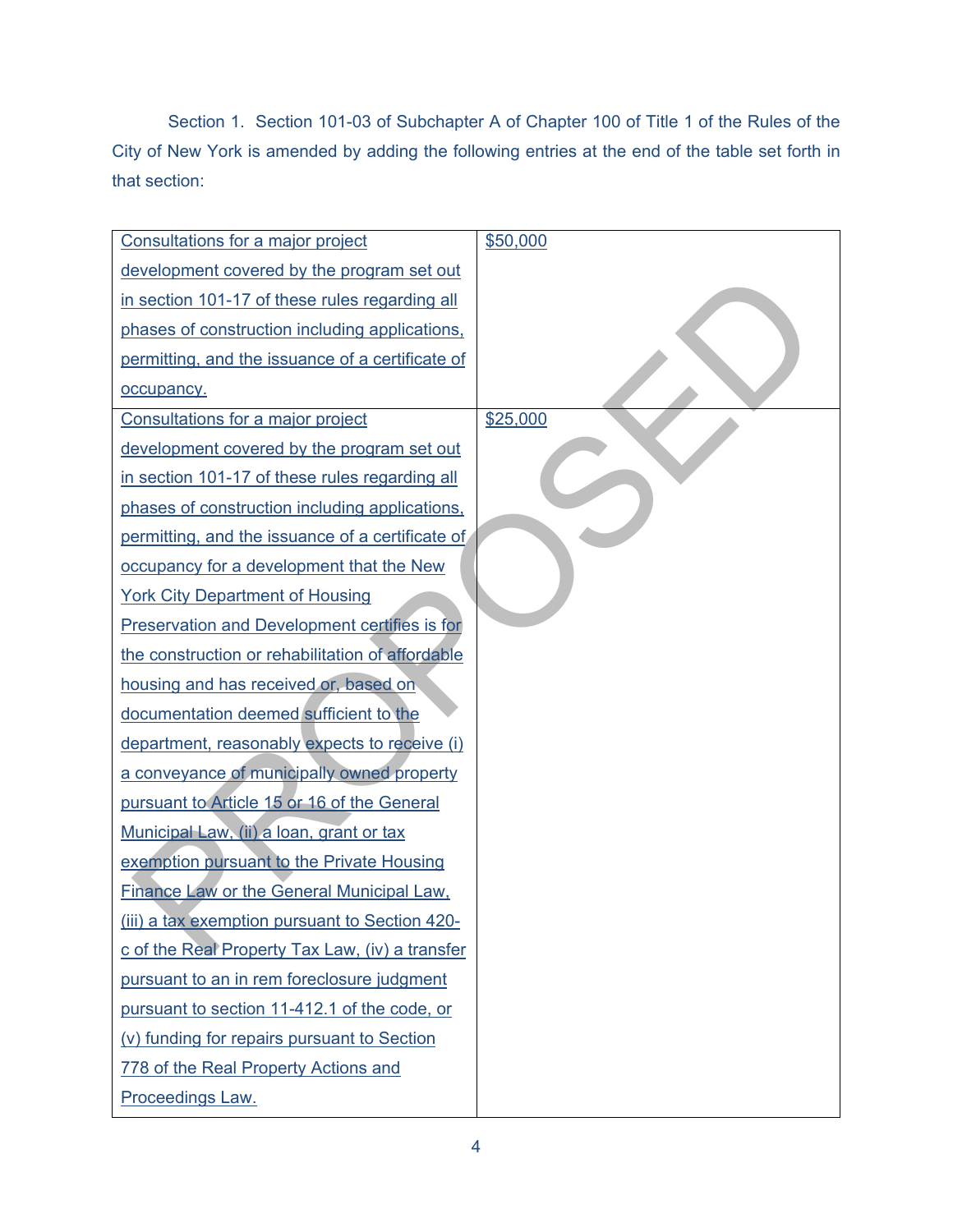§2. Subchapter A of Chapter 100 of Title 1 of the Rules of the City of New York is amended by adding a new section 101-17 to read as follows:

in detailed professor command qualitations with distinct and products are the measurements of the measurement state of the state of the project, including, but not limited to pre-application development and the life of a p **§101-17 Major projects development program.** The major projects development program will offer dedicated project coordination and guidance services to participating projects as set forth in subdivision (a), below. Such services will include consultations with dedicated Department staff throughout the life of a project, including, but not limited to, pre-application development consultations, pre-construction consultations, pre-inspection consultations, and consultations regarding construction phasing and scheduling as needed. The consultations may cover (1) zoning and code compliance, (2) phasing of filings, permits, and occupancy, (3) construction, site safety, and public safety checks, and (4) the issuance of a Temporary Certificate of Occupancy and Final Certificate of Occupancy.

**(a) Applicability.** The major projects development program is a voluntary program that applies to:

(1) owners of proposed new buildings that will be 20 stories or greater, regardless of whether such proposed building preserves existing building elements;

(2) owners of proposed new buildings that preserve existing building elements and for which the resulting building includes additional floor area of 100,000 square feet or more; (3) owners of proposed new buildings with a total floor area of 500,000 square feet or more; and

(4) owners of existing or proposed buildings designated by the commissioner as eligible for this program due to unique hazards associated with the construction or demolition of the structure, including complex construction logistics potentially impacting adjoining properties or public safety.

Acceptance into the program is on a first-come-first-served rolling basis, depending on program capacity.

**(b) Requirements.** Owners who choose to participate in this program shall:

(1) provide all project scope information, required filings, project schedule, sequencing and phasing information, and provide timely updates of such information, as directed by the Department;

(2) attend all scheduled consultations and provide any additional information and documentation requested by the Department; and

(3) address any objections and deficient conditions on the work site in a timely manner.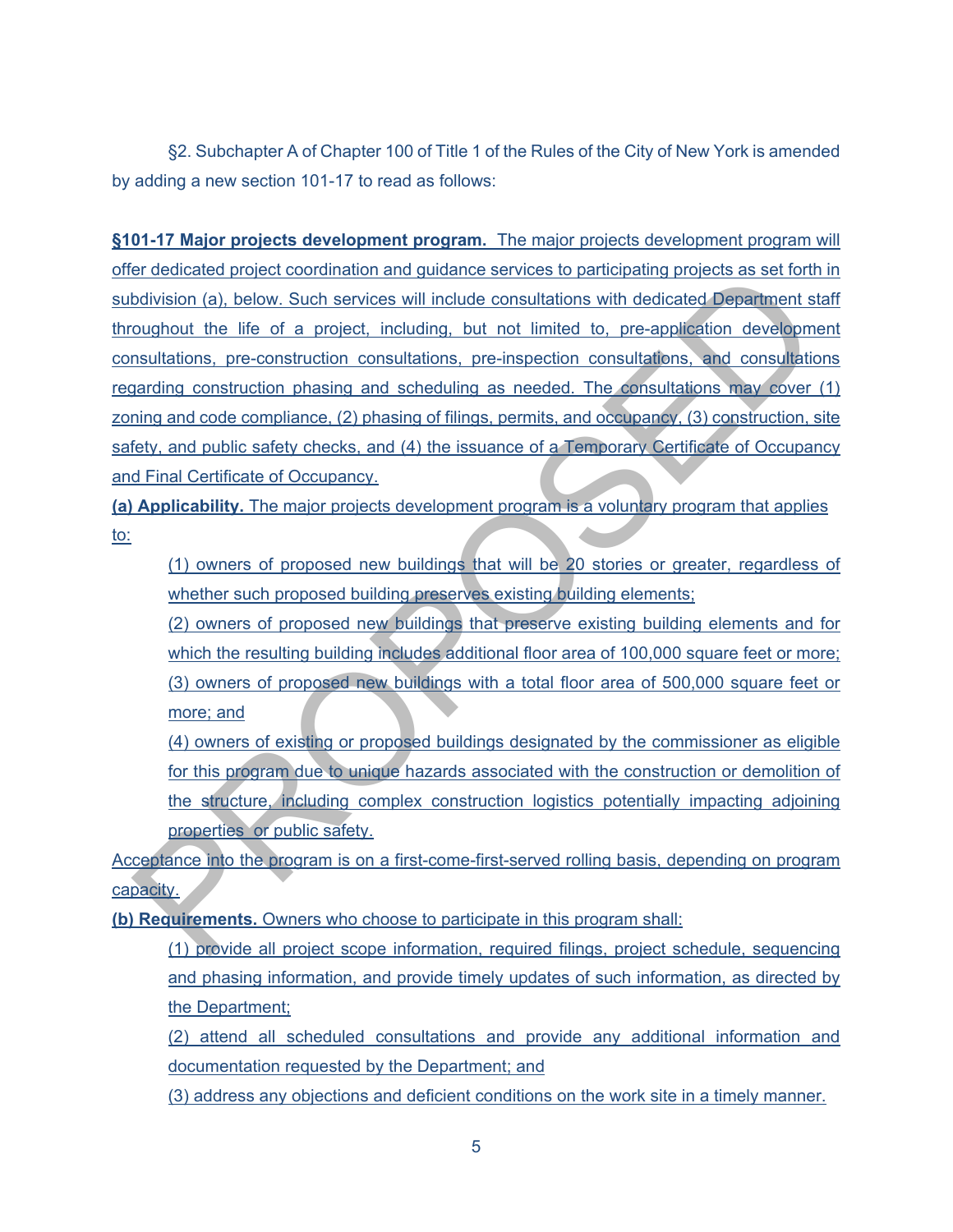**(c) Fee.** In order to participate in this program, the owner will be charged a fee as provided in section 101-03 of this title. Such fee will be charged in addition to all other applicable fees set out in such section 101-03 or Article 112 of Title 28 of the Administrative Code.

entations and the owner has the right to present to the Department within 10 business days of delivery of<br>the owner has the right to present to the Department within 10 business days of delivery of<br>protice by hand or elect **(d) Removal from program.** The Department may, on written notice to the owner, remove a project from the program for failure to comply with the requirements and conditions of the program. The notice shall inform the owner of the reasons for the proposed removal from the program and that the owner has the right to present to the Department within 10 business days of delivery of the notice by hand or electronically to the owner's email address, or 15 calendar days of the posting of notice by mail, information as to why the project should not be removed from the program.

**(e) Withdrawal from program.** An owner who wishes to withdraw a project from the program for financial or any other reasons must inform the Department in writing. After withdrawal, such owner must comply with all applicable requirements in the same way as owners of other projects that were not part of the program.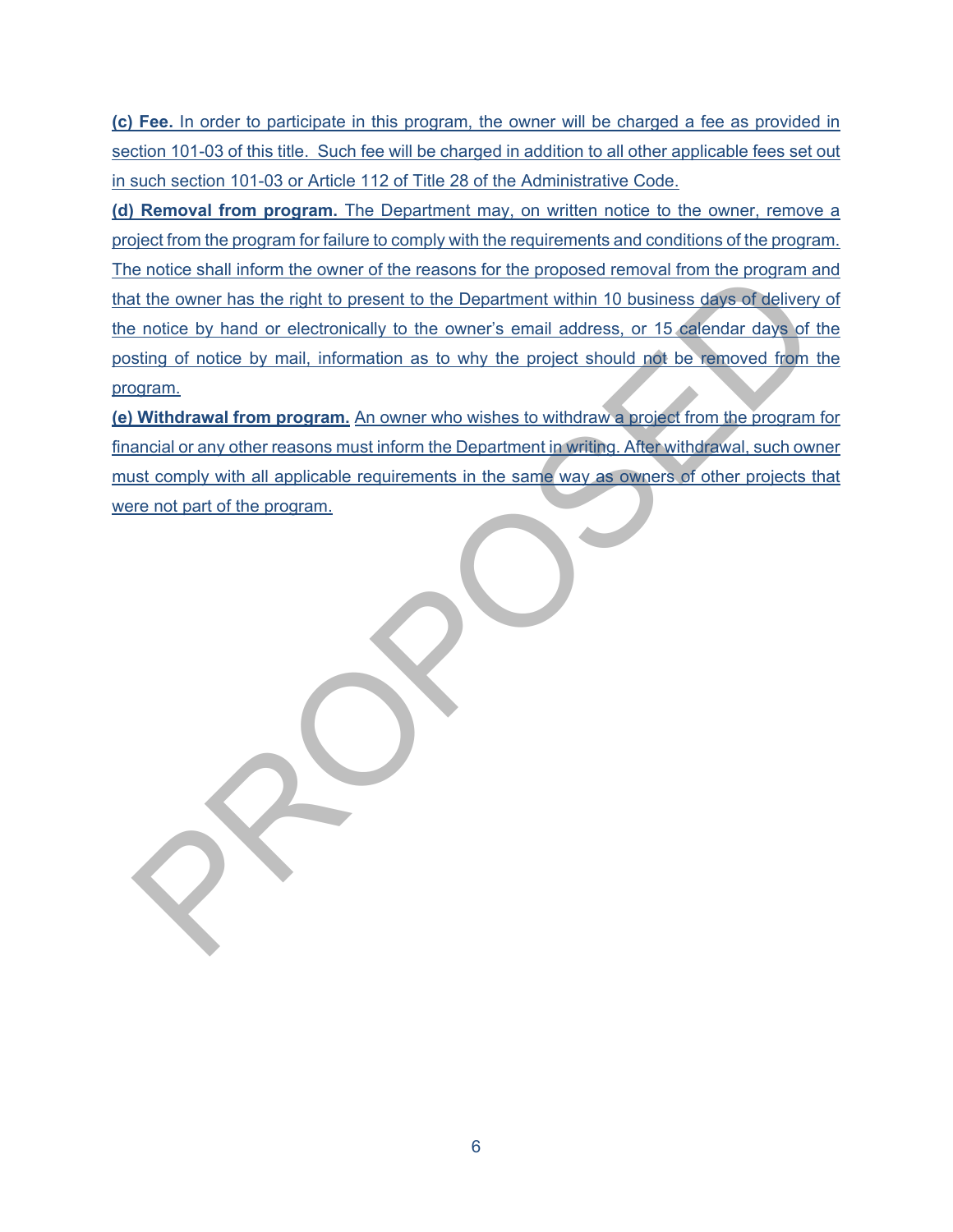#### **NEW YORK CITY LAW DEPARTMENT DIVISION OF LEGAL COUNSEL 100 CHURCH STREET NEW YORK, NY 10007 212-356-4028**

## **CERTIFICATION PURSUANT TO**

## **CHARTER §1043(d)**

**RULE TITLE:** Major Developments Services Guidance Rule

**REFERENCE NUMBER:** 21 RG 071

**RULEMAKING AGENCY:** Department of Buildings

CHARTER \$1043(d)<br>
ILE TITLE: Major Developments Services Guidance Rue<br>
FERENCE NUMBER: 21 RG 071<br>
1 certify that this office has reviewed the above-referenced proposed rule as<br>
1 certify that this office has reviewed the a I certify that this office has reviewed the above-referenced proposed rule as required by section 1043(d) of the New York City Charter, and that the above-referenced proposed rule:

- (i) is drafted so as to accomplish the purpose of the authorizing provisions of law;
- (ii) is not in conflict with other applicable rules;
- (iii) to the extent practicable and appropriate, is narrowly drawn to achieve its stated purpose; and
- (iv) to the extent practicable and appropriate, contains a statement of basis and purpose that provides a clear explanation of the rule and the requirements imposed by the rule.

Acting Corporation Counsel

/s/ STEVEN GOULDEN Date: September 23, 2021